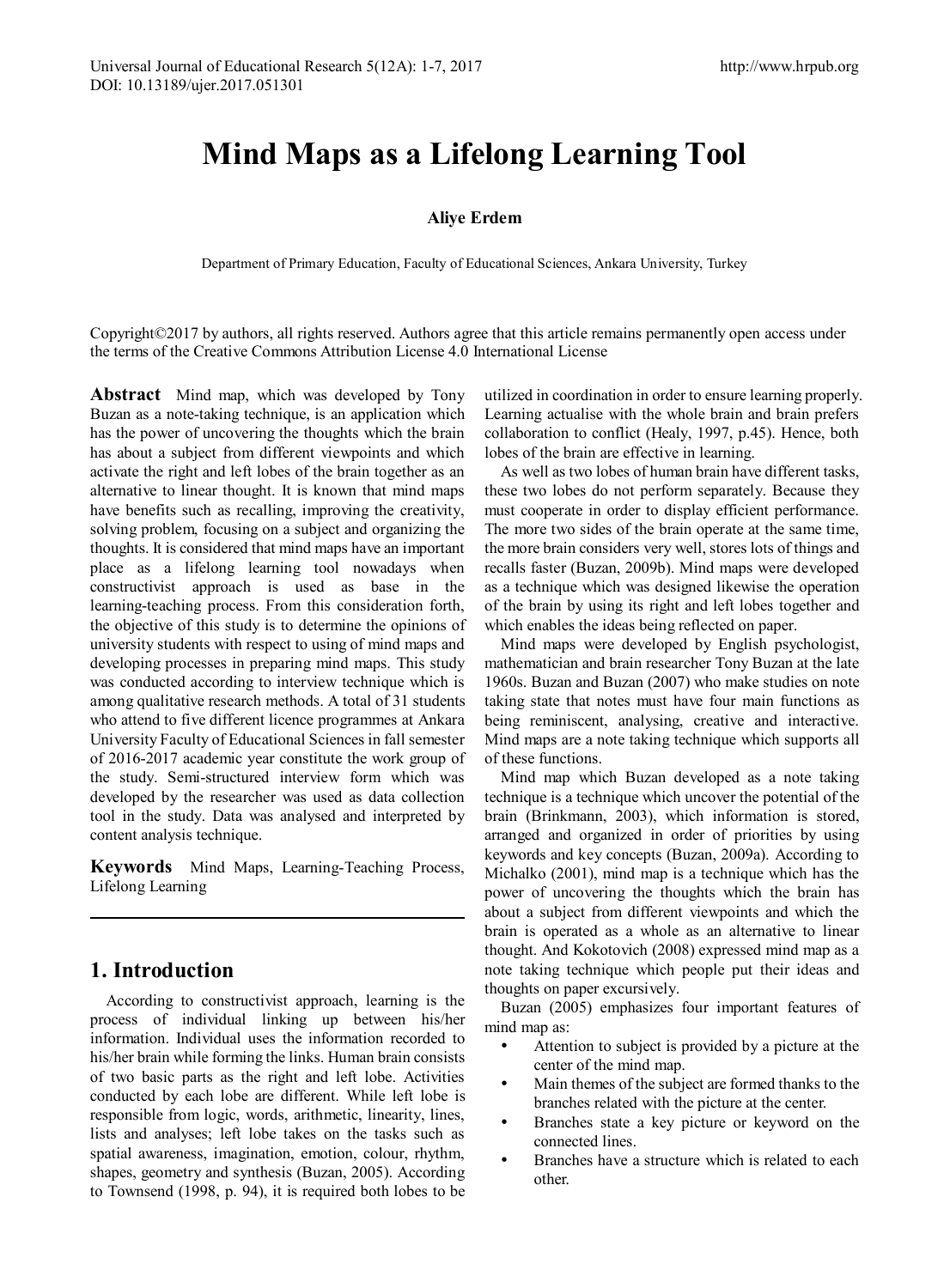In the relevant literature there are opinions about mind maps which state that they have benefits such as; recall (Holland, Holland and Davies, 2004; Brinkmann, 2003; Buzan and Buzan, 2007), improving creativity Buzan and Buzan, 2007; Mento, Martinelli and Jones, 1999; Cryer, 2006), problem solving and focusing on a subject (Buzan, 2005), organizing and arranging thoughts (Buzan and Buzan, 2007; Buzan, 2005). Besides it is expressed that while considered within the frame of constructive approach, mind maps is a visual tool which can be used in determining the preliminary information, thoughts, comprehensions, cognitive structures and conceptual relations of students and in the improvement of conceptual understanding (Goodnough and Woods, 2006; Brinkmann, 2003; Zhao, 2003; Goodnough and Long, 2006; Abi-El-Mona and Adb-El-Khalick, 2008), in encouragement of active learning (Wickramasinghe and others, 2008) and in associating the present information with the new information (Brinkmann, 2003).

Mind maps are an organized brain storm method (Michalko, 2001). Mind map is a strong graphical technique which targets to utilize the brain with its full capacity (Buzan and Buzan, 2007). Since the simultaneous usage of words and symbols activates the imagination as well, creativity also increases along with the consideration skills (Anderson, 1993; Margulies, 1991; Mento, Martinelli and Raymond, 1999; Tetzeli, 1992).

Brain map focuses on using almost all of the features of

brain, namely it models our brain whose left lobe operates with words and right lobe with images. For brain, mind maps which are multi coloured, multi-dimensional and which provide stimulation visually are more attracting than one coloured traditional notes and also more effective in remembrance. Mind map functions in accord with the natural structure of brain. Similarity between natural arrangement of brain and mind map are shown at Figure 1.

Mind maps are used widely in every field in our day. Wycoff (1991) lists some of these usage fields as writing, project organization, brain storm, meetings, list making, presentations, note taking and self-improvement. Mind map along with being used at any stage of consideration process such as forming of individual and collective ideas, organization of these ideas and planning how to use them, it can be used in almost any field from taking note to convert a personal shopping list to a strategical scrutinizing (quoting from, Bütüner, 2006).

Mind maps may be used as an effective technique in the process of learning-teaching as a form of note taking which has significant differences from traditional note taking form, facilitate remembrance with its colorful structure with links on the basis of actively using of both lobes of the brain, convenient for constructivist learning. With reference to this consideration, the objective of this study is to determine the opinions of university students related to using mind maps and their developing processes in preparing mind map.



**Figure 1.** Similarity between Brain Cells and Mind Map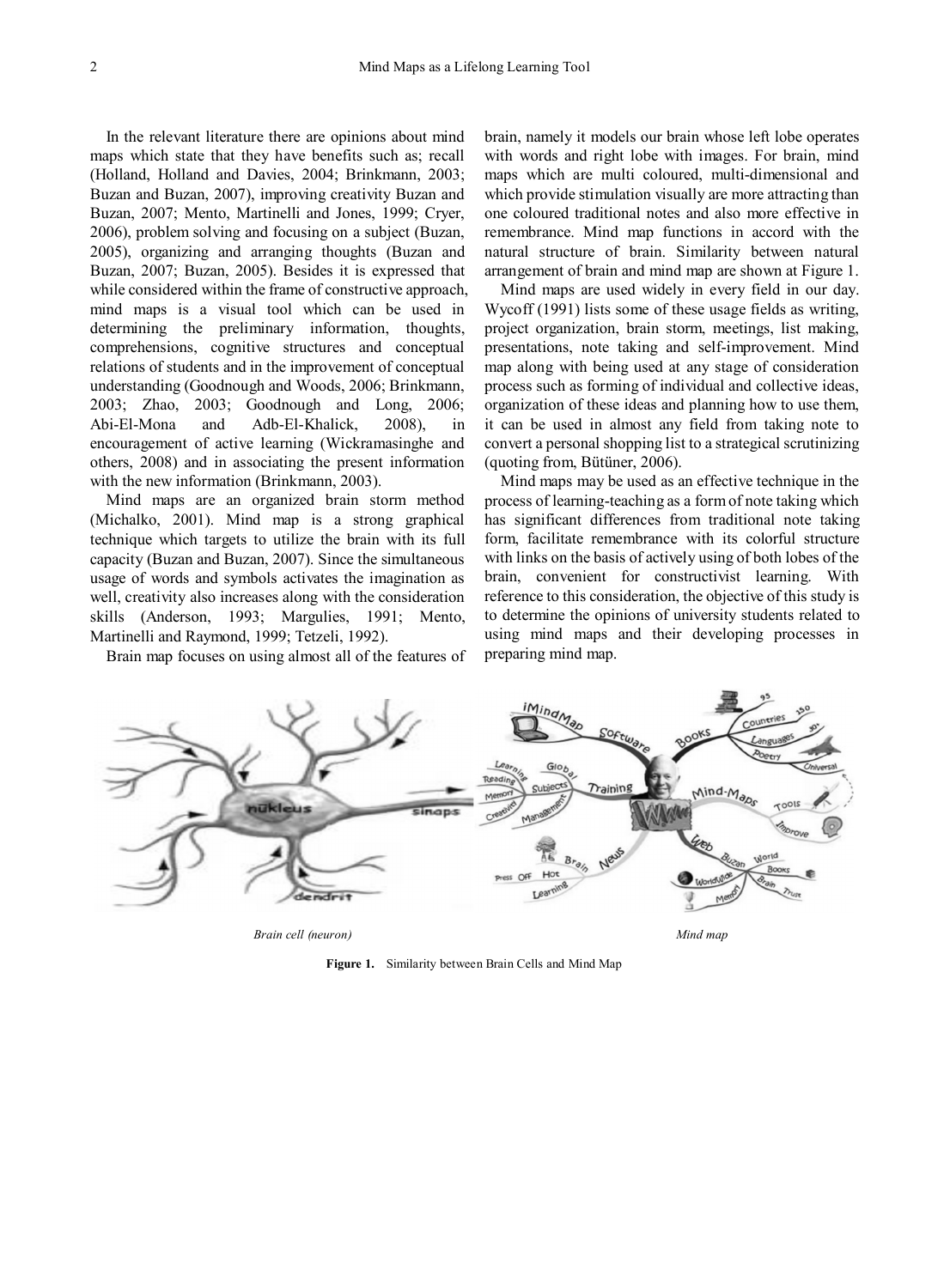### **2. Method**

#### **Model of the Study**

This study was conducted according to interview technique which is among qualitative research methods. Qualitative research methods, on the contrary of what is emphasized in quantitive researches, pay attention to uncovering relations enabling explanation and considering the situation covering the events and phenomena rather than measuring (Yıldırım and Şimşek, 2006). Interview is the data collecting (interrogation) technique by means of oral communication (Karasar, 2004). Interview is a form which interviewer poses questions to subjects on condition that being orally and generally face to face in order to take answer (Tavukçuoğlu, 2002). Interview is the controlled and purposeful oral communication form which takes place between the interviewer and the person at the position of the subject of the research (Cohen and Manion, 1994, p.271). According to the model of the interview, it is tried to enter the inner world of the one who is being interviewed and understand and comprehend the events from their perspective (Patton, 1987, p.109). Thus, people' own experiences should be understood much better from their languages, interpretations and explanations. Besides, the most basically way of learning how people construct and form the social reality on their minds is to ask people themselves as well. (Jones, 1985).

#### **Study Group**

A total of 31 students who attend to five different licence programmes at Ankara University Faculty of Educational Sciences in fall semester of 2016-2017 academic year constitute the work group of the study. Distribution of students participating in the study by gender is given in Table 1.

**Table 1.** Distribution of the Students by Gender

| Gender       |    | $\frac{0}{0}$ |
|--------------|----|---------------|
| Female       | 28 | 90            |
| Male         |    |               |
| <b>TOTAL</b> |    | 100           |

As seen in Table 1, female students constitute the great majority of the students participating in the study. Distribution of students participating in the study by the programme they attend is given in Table 2.

**Table 2.** Distribution of the Students by the Programme They Attend

| <b>Programme They Attend</b>                       |    | $\frac{6}{9}$ |
|----------------------------------------------------|----|---------------|
| Psychological Counseling and Guidance ve Rehberlik | 18 | 58            |
| Mentally Handicapped Teaching                      | 5  | 16            |
| Preschool Teaching                                 | 4  |               |
| Computer and Instructional Technologies Eğitimi    | 2  | 65            |
| Social Sciences Teaching                           | 2  | 6.5           |
| <b>TOTAL</b>                                       | 31 | 100           |

As seen in Table 2, the great majority of the students

participating in the study attend to the programme of Psychological Counseling and Guidance. Distribution of students participating in the study by grades is given in Table 3.

**Table 3.** Distribution of students by grades

| Grade        |    | $\frac{0}{0}$ |
|--------------|----|---------------|
| 2. grade     |    | 19            |
| 3. grade     | 12 | 39            |
| 4. grade     |    | 42            |
| <b>TOTAL</b> |    | 100           |

As seen in Table 3, the students participating in the study constitute of the students who attend to 4., 3. and 2. grades.

#### **Data Collection Tool, Collection and Analysis of Data**

Data of the study was obtained at the end of the activities conducted within the scope of the elective course named "Mind Map Applications" which was given at Ankara University Faculty of Educational Sciences in fall semester of 2016-2017 academic year. At the stage of the application of the study, students electing the course were informed about the application of the mind map technique and mind map samples related to different subjects were demonstrated to students. Afterwards, it was ensured that students prepare mind maps about different subjects during the term and discussions were made about the prepared mind maps as group.

As data collection tool in the study, semi-structured interview form which was developed by the researcher was used. Semi-structured interview questions which were prepared in order to determine the opinions of the students related to the usage of mind map technique were presented to the expert's opinion and the required amendments were performed. While the interviews were conducted individually, it was tried to prevent data loss by using tape recorder. Later on, the interview records were transcribed and their accuracy was controlled by listening to them again.

In qualitative researches the process performed basically is to gather similar data within the frame of certain concepts (codes) and themes and to interpret them by organizing them in a form that reader can comprehend (Yıldırım and Şimşek, 2006, p.227). For this purpose, codes and themes were determined on the basis of the opinions of the students while content analysis was performed at the study. The obtained findings by organizing the codes and themes were presented as tables with the frequency value. In addition, samples from related students' opinions were given for better comprehension of codes and themes within the study. For the reliability of the study, after the transcription of the recorded interviews, it was codified independently by a different researcher, the results were compared and it was seen that compatible codings with each other were made.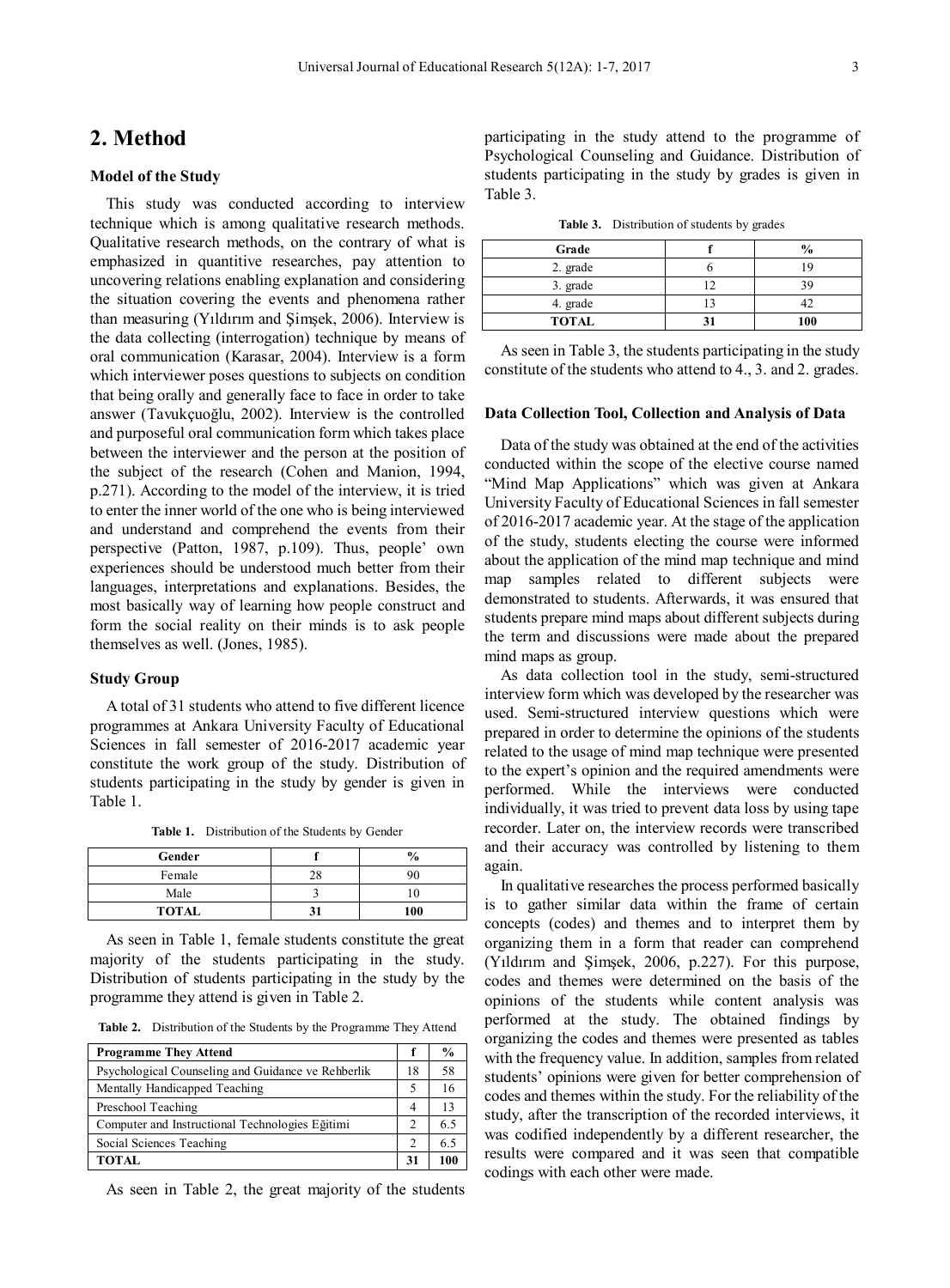## **3. Findings**

Data obtained at the end of the interviews made with students in the study group within the scope of the study was presented in the form of tables.

| Themes             | Codes                                                         | f              | Sample Expressions                                                                                                                  |  |  |
|--------------------|---------------------------------------------------------------|----------------|-------------------------------------------------------------------------------------------------------------------------------------|--|--|
| learning           | Interpreting what was learned                                 | 28             | "I use it for envisaging the concepts which is hard to keep in                                                                      |  |  |
|                    | Reinforcing what was learned and increasing the<br>permanence | 19             | mind."<br>"Since we express mind map via symbols and pictures, we learn                                                             |  |  |
|                    | Preparing summary                                             | 16             | hard subjects in a permanent and funny way by using both right<br>and left lobes of our brain."                                     |  |  |
|                    | Note taking                                                   | 10             | "We may draw the subjects about the course with mind map.                                                                           |  |  |
|                    | Preparing for exam                                            | $\overline{4}$ | Comparing to someone who takes note one under the other,<br>information can be written on one page rather than taking               |  |  |
|                    | Concretizing the abstract subjects                            | 3              | notes on pages."                                                                                                                    |  |  |
|                    | Providing the concentration                                   | 3              | "I use mind map at subjects which I find them hard to<br>remember while I prepare for exam"                                         |  |  |
|                    | Preparing presentation                                        | 11             | "We use mind map to easily remember certain parts of our                                                                            |  |  |
|                    | Preparing plan / project                                      | 7              | presentation"                                                                                                                       |  |  |
| planning           | Using time effectively                                        | 5              | "While the project is being prepared, we can show our project<br>gradually with mind map"                                           |  |  |
|                    | Brain storming                                                | $\mathbf{3}$   | "It is a method that we may use in physicological support units"                                                                    |  |  |
|                    | Determining target                                            | $\overline{2}$ | in order to recognize the individual in a better way."<br>"We can draw our targets with mind map while planning our                 |  |  |
|                    | Introducing ourselves or recognizing individuals              | 9              | future."                                                                                                                            |  |  |
| Social<br>features | Teaching rules to children                                    | 2              | "In the process of teaching class rules, a mind map which rules<br>were pictured awakes attention and it is effective especially in |  |  |
|                    | Understanding the world of children                           | $\overline{2}$ | small classrooms."                                                                                                                  |  |  |

**Table 4.** The Analysis of the Answers Which Students Gave to the Question of *"For what purpose you use mind maps?"*

As seen in Table 4, the answers given by students are collected under the themes of learning, planning and social features. It is determined that in the theme of "learning", students use mind maps mostly for the purpose of interpreting what was learned, reinforcing what was learned and increasing the permanence, preparing summary and note taking. It is determined that students apply for mind maps in the theme of "planning" for preparing presentation, preparing plan/project and using time effectively and in the theme of "planning" for introducing ourselves or recognizing individuals, teaching rules to children and understanding the world of children.

**Table 5.** The Analysis of the Answers Which Students Gave to the Question of *"What are benefits provided by usage of mind maps?"*

| Themes                        | Codes                                                                        | f  | Sample Expressions                                                                                            |  |  |
|-------------------------------|------------------------------------------------------------------------------|----|---------------------------------------------------------------------------------------------------------------|--|--|
| cognitive                     | Ensures permanent learning.                                                  | 28 | "Page layout and colorful pens that we use ensures to be                                                      |  |  |
|                               | Ensures the usage of right and left lobes of brain<br>actively.              | 17 | permanent."<br>"Mind map is a method which we imprint information by using the                                |  |  |
|                               | Ensures meaningful and efficient learning.                                   | 17 | right and left lobes of our brain in opposition to memorizing."                                               |  |  |
|                               | Facilitates remembrance.                                                     | 16 | "Mind map is giving you a key while recalling. It enables you to<br>open the door."                           |  |  |
|                               | Ensures considering the subject as a whole.                                  | 11 | "Studying by preparing mind map enables to prevent us from note                                               |  |  |
|                               | Ensures multi-dimensional thinking.                                          | 4  | extracting of 15-20 pages in vain."<br>"Since we codify each information in a way that it will be kept in our |  |  |
|                               | Ensures envision of what was learned.                                        | 4  | mind, it becomes personal and it becomes easy to remember."                                                   |  |  |
| affective                     | It is a funny activity.                                                      | 6  | "Mind maps are like traffic rules. We understand what it is when we<br>see it."                               |  |  |
|                               | Increases interest, attention and motivation.                                | 3  | "It is funny job to study with colors and visuals and so learning                                             |  |  |
| <i>Individual</i><br>features | It is a practical form of presentation which is<br>prepared in a short time. | 14 | becomes funny in a way."<br>"It is funny because we use visual elements more than writings and                |  |  |
|                               | It is personal.                                                              | 8  | we express the information we have learned with personal pictures<br>and writings                             |  |  |
|                               | It improves creativity and imagination.                                      | 8  | "While it was boring to take notes before, thanks to mind map it                                              |  |  |
|                               | Improves our visual perception.                                              | 6  | became funnier and it ensured my brain to operate multifaceted."                                              |  |  |

According to Table 5, the answers given by students are collected under the themes of cognitive, affective and individual features. Students stated in the theme of "cognitive", the benefits provided by mind map usage as ensuring of permanent learning, ensuring the right and left lobes of brain being active, facilitating remembrance, ensuring meaningful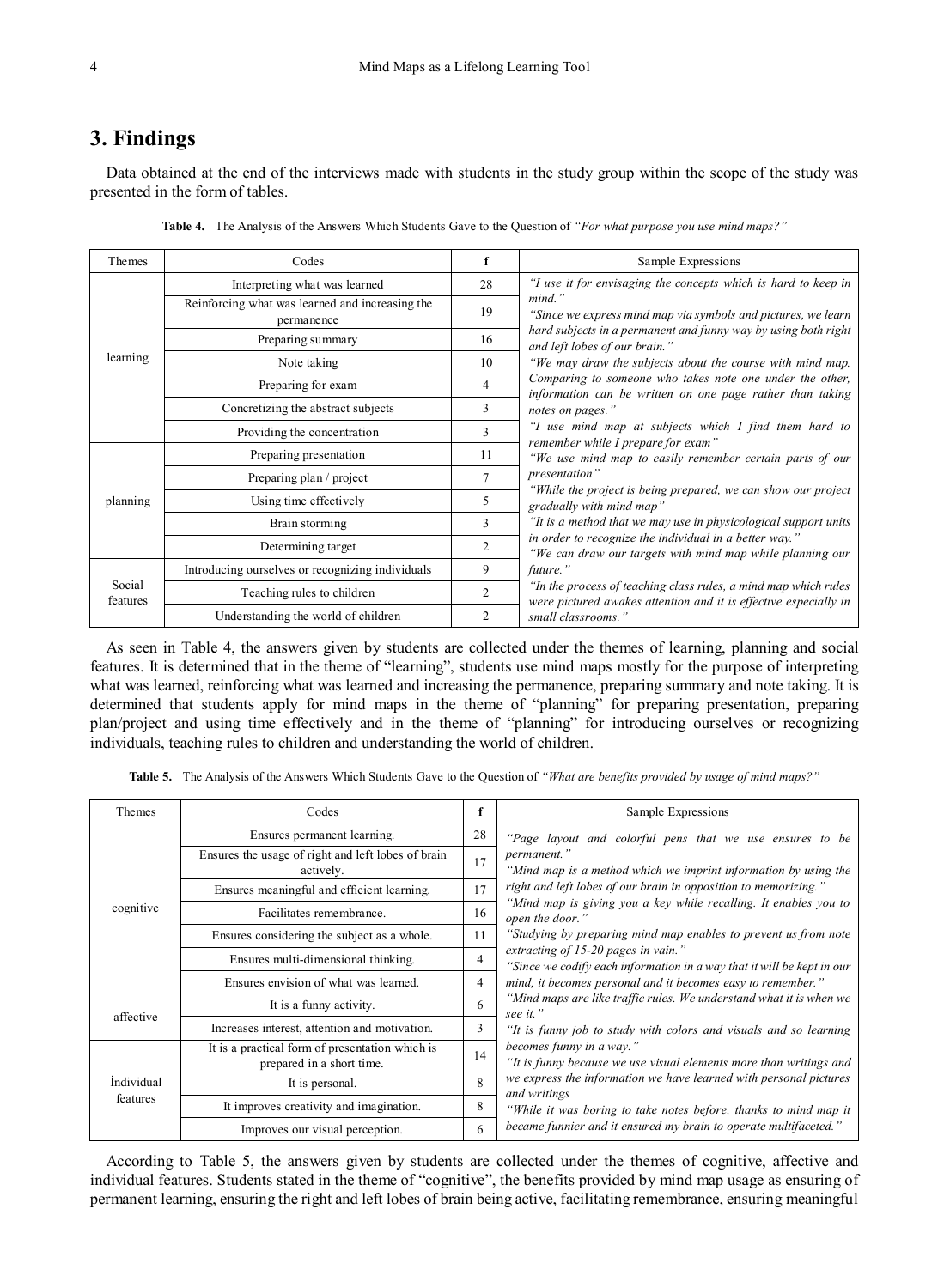and efficient learning, ensuring considering the subject as an whole, ensuring multi-dimensional thinking, ensuring envision of what was learned. While students emphasized in the theme of "affective", the benefits provided by mind map usage as an activity which increases interest, attention and motivation, in the theme of "individual features" they expressed that it was personal, it improved creativity and imagination and our visual perception and it was a practical form of presentation which is prepared in a short time.

|  |  | Table 6. The Analysis of the Answers Which Students Gave to the Question of "What are the constraints of using mind maps?" |  |  |  |
|--|--|----------------------------------------------------------------------------------------------------------------------------|--|--|--|
|--|--|----------------------------------------------------------------------------------------------------------------------------|--|--|--|

| Themes     | Codes                                                            | £             | Sample Expressions                                                                                                            |  |
|------------|------------------------------------------------------------------|---------------|-------------------------------------------------------------------------------------------------------------------------------|--|
| individual | Being hard for the brain.                                        | 3             | "We push our brain harder while preparing mind map, since we use                                                              |  |
|            | Since it is personal, being hard for others to understand.       | $\rightarrow$ | right and left lobes of the brain actively."<br>"Others may not understand what we have told, since mind map is               |  |
|            | Forgetting the meanings attributed to some symbols.              | ↑             | <i>personal.</i> "                                                                                                            |  |
|            | Not having a good skill of drawing.                              | <sup>1</sup>  | "Codifying with symbols increase permanency but sometimes I<br>forget a symbol which I was used in a mind map I have prepared |  |
|            | The difficulty of finding the symbols related to the<br>subject. |               | before."<br>"I cannot prepare my mind map as I wish when I do not have my                                                     |  |
| material   | Not having the colored pencils every time.                       |               | colourful pens with me."                                                                                                      |  |
|            | Not finding the requested visuals every time.                    | 4             | "I sometimes cannot find the picture which I will use in my mind<br>map.                                                      |  |

When table 6 is examined, the answers given by students are collected under the themes of individual and material. While students specify the constraints of using mind map in the theme of "individual" as being hard for the brain, being hard for others to understand since it is personal, forgetting the meanings attributed to some symbols, not having a good skill of drawing and the difficulty of finding the symbols related to the subject, they specified them in the theme of "material" as not having the colored pens every time and not finding the requested visuals every time.

**Table 7.** The Distribution of the Answers Which Students Gave to the Question of "How do you evaluate your development process at the subject of preparing mind map?"

| No. | <b>Expressions</b>                                                                                                          |    |
|-----|-----------------------------------------------------------------------------------------------------------------------------|----|
|     | While using writings more, then I started to use visuals more.                                                              | 10 |
| 2   | While considering with limited patterns before, later on I started to choose more different symbols and presentation forms. | 9  |
| 3   | My drawing skill has improved.                                                                                              | 8  |
| 4   | My imagination and creative thinking skill has improved.                                                                    |    |
| 5   | While using limited colors before, afterwards I started to use more different colors.                                       |    |
| 6   | While I prepare the mind maps I prepared primarily in a long time, then I started to prepare in a shorter time.             |    |
| 7   | Even I find it hard at the beginning; afterwards preparing mind map became funny.                                           |    |
| 8   | While I find it hard to choose the symbols related to the subjects before, later on I managed to decide easier.             | 5  |
| 9   | While I have difficulty in showing the details before, then I branched easier.                                              | 5  |
| 10  | While preparing in small sizes before, then I started to draw bigger mind maps encompassing the whole page.                 | 4  |
| 11  | My multidimensional thinking skill has improved.                                                                            | 4  |

According to Table 7, while evaluating their development process at the subject of preparing mind map, students indicated that while they use writings more, then they started to use visuals more, while considering with limited patterns before, later on they started to choose more different symbols and presentation forms, their drawing skill, their imagination and creative thinking skill has improved, while using limited colors before, afterwards they started to use more different colors, while preparing the mind map in a long time, then they started to prepare in a shorter time, while finding it hard to choose the symbols before, later on they managed to decide easier, while having difficulty in showing the details before, then they

branched easier.

### **4. Conclusion, Discussion and Suggestions**

According to the findings acquired at this study which is aimed to determine the opinions of the university students related to usage of mind maps and their development processes in preparing the mind map, it was determined that students used mind maps mostly to interpret what was learned, to reinforce what was learned and increase the permanence, to prepare summary, to prepare presentation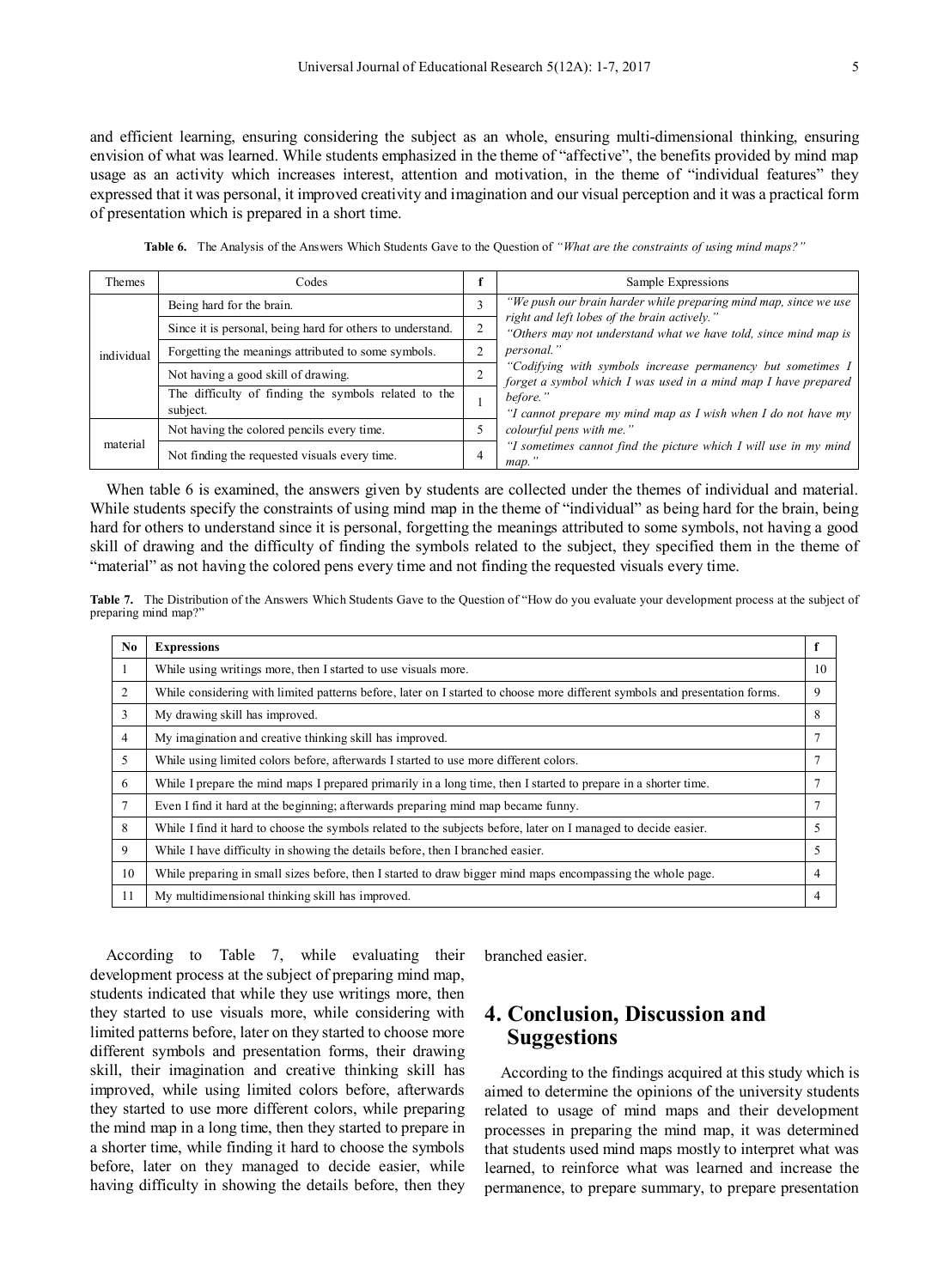and to take notes.

Similar to these conclusions, also Aydın (2009), Çamlı (2009), Yetkiner (2011) and Aslan (2006) determined that usage of mind map technique ensured the information of the students to be permanent. These findings overlap with the opinions of Buzan and Buzan (2007) and consideration of Gelb (2002) that "Mind mapping ensures you to remember by integrating what was told in books and courses to your brain friendly." For learning to become effective and permanent it is required that learning and recording information process become effective. Beside process of recording the information vary from person to person, the being personal aspect of mind maps increases its practicability. While individual prepare mind map in line with his/her own preliminary information, interests and needs, he/she becomes active in the learning process by constructing his/her information.

Students stated the positive aspects of mind map mostly as ensuring of permanent learning, ensuring the right and left lobes of brain to become active, ensuring meaningful and efficient learning, facilitating remembrance, being a practical form of presentation which is prepared in a short time, being personal, being a funny activity which increases interest, attention and motivation. These findings overlap with the opinion of Öztürk (2005, p.176-177) that "In this system which is converted to a visual feast totally by means of colored pens information lasts more in memory and recalled faster." Because colors, images and keywords namely three basic components of mind maps, are adopted much easier than sentences by brain (Gelb, 2002).

Similar to this conclusions; Steyn and Boer (1998), in their studies reached to the conclusion that students enjoy using mind map technique and remember easily what they learned with mind map technique; Goodnough and Woods (2002), in their studies reached to the conclusion that students express positive opinion about mind mapping, find this technique funny and interesting and enjoy using it.

Students remarked negative aspects of preparing mind map as being hard for the brain, being hard for others to understand since it is personal, forgetting the meanings attributed to some symbols, not having a good skill of drawing, not finding the colored pens and the requested visuals every time.

While evaluating their development processes at the subject of preparing mind map, students indicated that they started to use visuals more, they started to choose different symbols and presentation forms, their drawing, imagination and creative thinking skill has improved, they started to use different colors, they prepared in a shorter time, they decided symbols easier and they branched the details easier.

While preparing mind map, individuals constructing what they have learned in their minds by using words and symbols and also by linking up ensures learning become individual, meaningful and efficient and thus facilitates

what has learned to be remembered. From this aspect, as seen in the conclusion of the study there are so many learning outcomes that preparing of mind map ensures. On that sense, mind maps may be taught to students at different levels and it can be ensured that they use it at their lessons with different purposes such as note-taking, summarizing, evaluating, determining their targets and expressing themselves. Hence, while ensuring students to use both lobes of their brain actively, their properties such as creative thinking, improving imagination, developing holistic view may be developed as well. In addition, studying with a system different from the classical studying form would enable learning process to become funny. On the other hand, based on technology being used quite effectively nowadays, mind maps may be prepared by means of computer.

### **REFERENCES**

- [1] Abi-El-Mona, I. & Abd-El-Khalick, F. (2008). The influence of mind mapping on eighth graders' science achievement. *School Science and Mathematics*, *108*(7), 298-312.
- [2] Anderson, J. V. (1993). Mind mapping: A tool for creative thinking. *Business Horizons*, *13*(2), 41-46.
- [3] Aslan, A. (2006). *İlköğretim Okulu 4. Sınıf Öğrencilerinin Bilgilendirici Metinleri Anlama, Özetleme ve Hatırlama Becerileri Üzerinde Zihin Haritalarının Etkisi. Unpublished Master's Thesis*, Gazi University, Institute of Educational Sciences, Ankara.
- [4] Aydın, G. (2009). *Zihin Haritalama Tekniğinin Dinleneni Anlamaya Etkisi. Unpublished Master's Thesis*, Atatürk University, Institute of Social Sciences, Erzurum.
- [5] Brinkmann, A. (2003). Graphical Knowledge Display-Mind Mapping and Concept Mapping as Efficient Tools in Mathematics Education. *Mathematics Education Review, 16,* 35-48.
- [6] Buzan, T. (2005). *Mind map handbook*. Great Britain: Thorsons.
- [7] Buzan, T. (2009a). *Akıl Haritaları: Yaratıcılığınızı Harekete Geçirin ve Dönüştürün*. Hakan Öneş (Ed.), İstanbul: Boyut.
- [8] Buzan, T. (2009b). *Muhteşem Hafızanızla Tanışın*. Hakan Öneş (Ed.), İstanbul: Boyut.
- [9] Buzan, T. & Buzan, B. (2007). *The Mind Map Book. Edinburg*, England: BBC Active.
- [10] Bütüner, S. Ö. (2006). *Açılar ve üçgenler konusunun ilköğretim 7. sınıf öğrencilerine v diyagramları ve zihin haritaları kullanılarak öğretimi. Unpublished Master's Thesis*, Balıkesir University, Institute of Science, Balıkesir.
- [11] Cohen, L. & Manion, L. (1994). *Research methods in education* (4th Ed.). London: Routledge.
- [12] Cryer, P. (2006). *Research student's guide to success*. Buckingham, GBR: Open University Press.